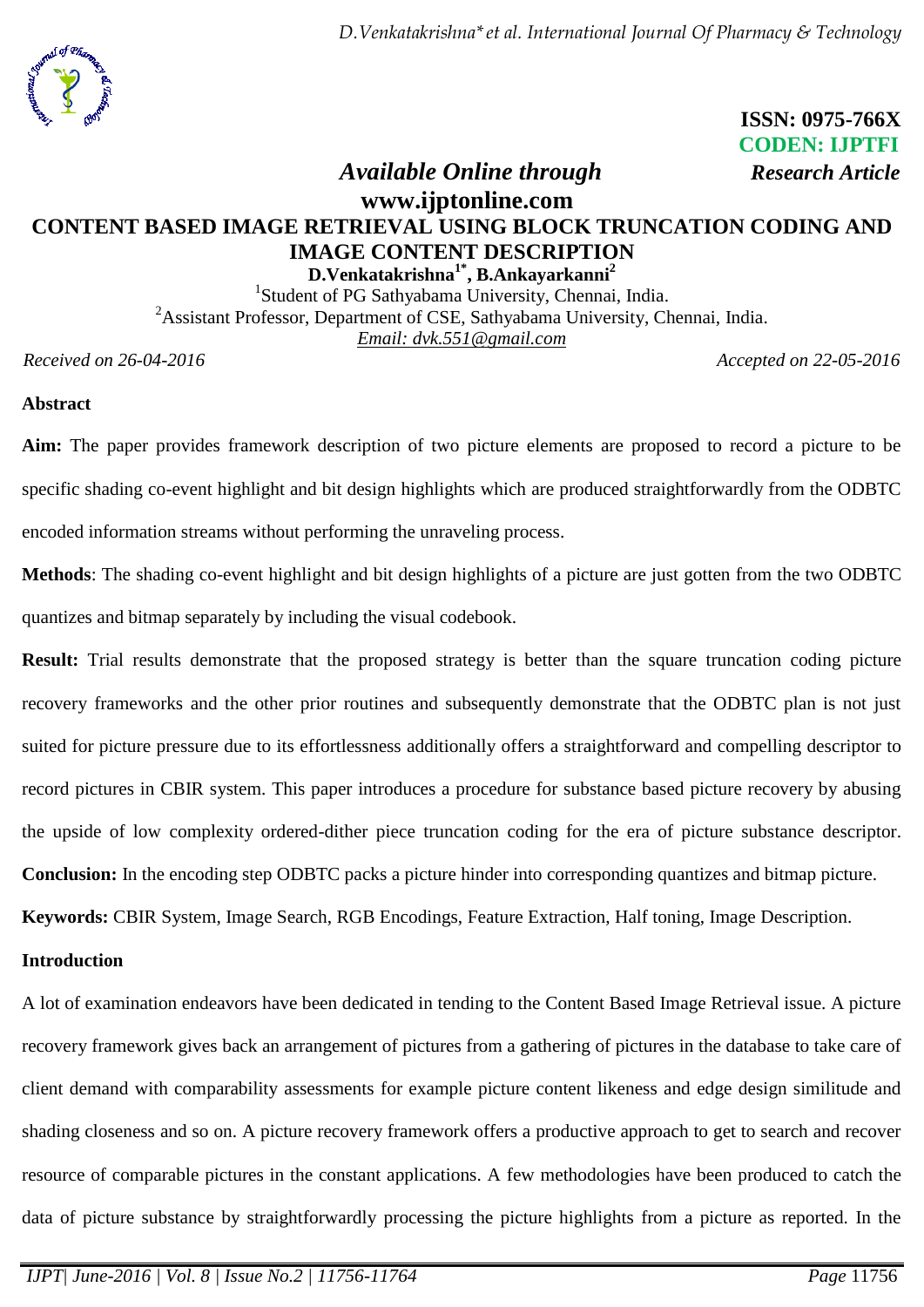picture highlight is essentially built in DCT domain. The first CBIR framework created utilizing the BTC can be found. The strategy misuses the way of BTC to produce the picture highlight in which a picture square is simply spoken to utilizing two quantized qualities and the comparing bitmap picture. In the early work two picture highlights have been proposed in particular piece shading co-event lattice and square example histogram to file an arrangement of pictures in database. The technique uses the RGB shading space while the picture indexing plan in utilizes the YCbCr shading space for the era of picture highlight.

In a picture with RGB shading space is firstly changed over into the YCbCr shading space in this way the BTC encoding is performed just for Y shading space. In the scope of the paper is substance based picture is question by picture content. What more the square truncation coding is one of the lossy picture pressure.

In proposed technique actualizing the substance based pictures utilizing CBIR Algorithm like take two RGB pictures and files a picture. To be specific CCF (shading co-event highlight) check the base and most extreme quantizer. What more check the vector blend and confirm the similitude and recover the pictures. In picture content depiction actualizing content construct picture portrayal based with respect to half conditioning images (use of specks, shifting either in size or in spacing).

#### **Materials and Methods**

In the proposed framework displays a system for substance based picture recovery by misusing the benefit of low many-sided quality requested dither piece truncation coding for the era of picture substance descriptor. In the encoding step ODBTC packs a picture obstruct into comparing quantizes and bitmap picture. Two picture elements are proposed to file a picture to be specific shading co-event highlight and bit design highlights which are created straightforwardly from the ODBTC encoded information streams without performing the disentangling process. In this proposed system using CBIR algorithm.

#### **Advantages**

The high complexity of image

We can find the similarity of images.

#### **Problem Definition**

In the previous existing plans despite the fact that the picture descriptors are basically gotten from low level visual elements. The technique in displayed the all encompassing representation of spatial wrap with a low dimensionality for speaking to the scene picture.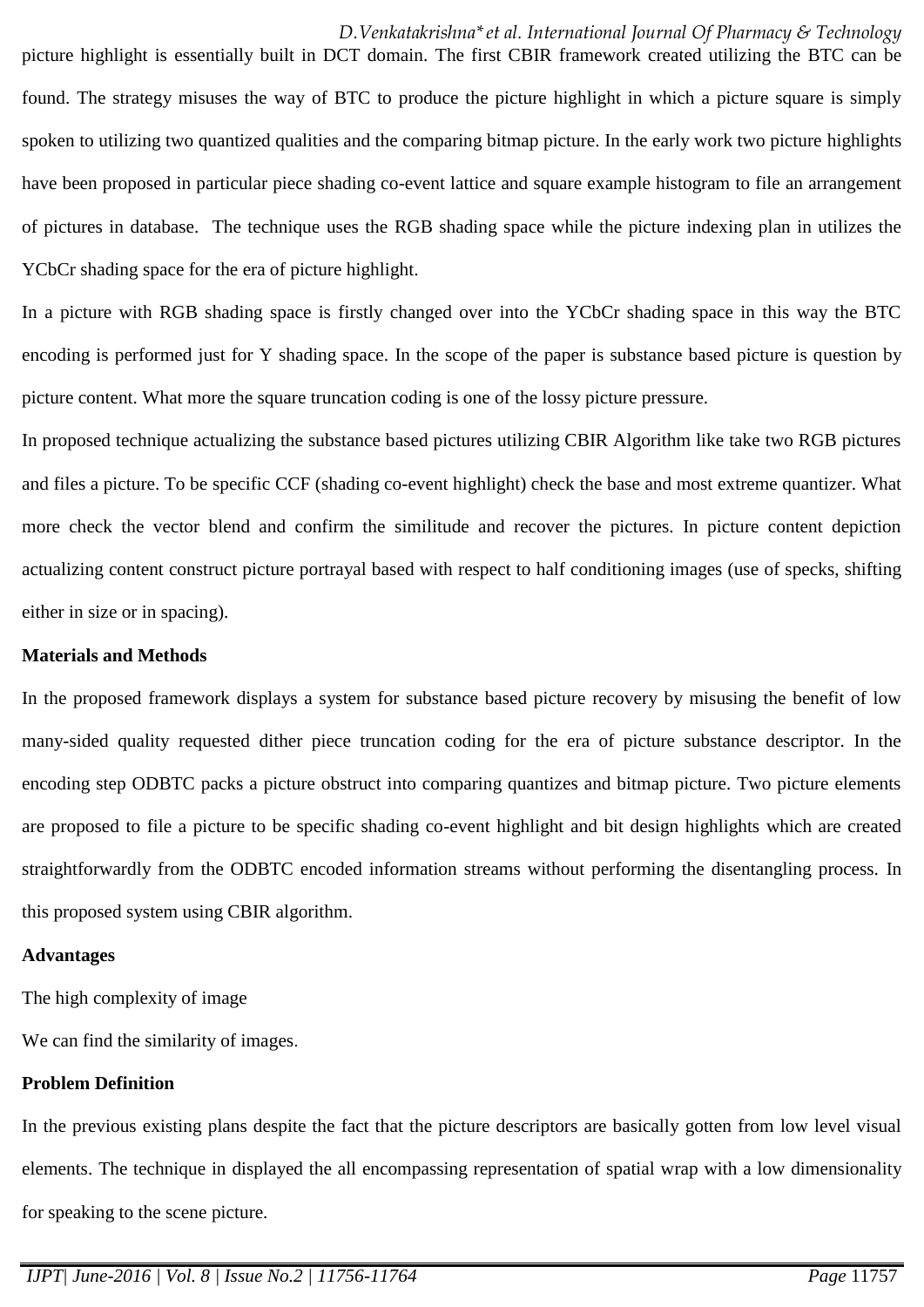*D.Venkatakrishna\*et al. International Journal Of Pharmacy & Technology* In this subsection various previous plans are included for execution examinations. To guarantee a reasonable examination against alternate routines the ODBTC picture square size in settled at 4×4. In this existing system using Former scheme algorithm we analyze the problem of similarity images for removing unnecessary images.

### **Drawbacks of Exiting Method**

The low complexity of images.

We cannot find the similarity of images

### **CBIR System Architecture**



**Figure (1): System Architecture diagram for CBIR System.**

### **CBIR Algorithm & Technique**

In the proposed framework displays a procedure for substance based picture recovery by abusing the benefit of low many-sided quality requested dither square truncation coding for the era of picture substance descriptor. In the encoding step ordered-dither piece truncation coding packs a picture hinder into relating quantizes and bitmap picture. Two picture elements are proposed to file a picture specifically shading co-event highlight and bit design highlights which are created straightforwardly from the ODBTC encoded information streams without performing the disentangling process. This paper introduces a procedure for substance based picture recovery by misusing the benefit of low multifaceted nature requested dither piece truncation coding for the era of picture substance descriptor.

In the Content-based image retrieval Algorithm process is as follows:

**Step 1:** Upload the image

**Step 2:** RGB color block truncation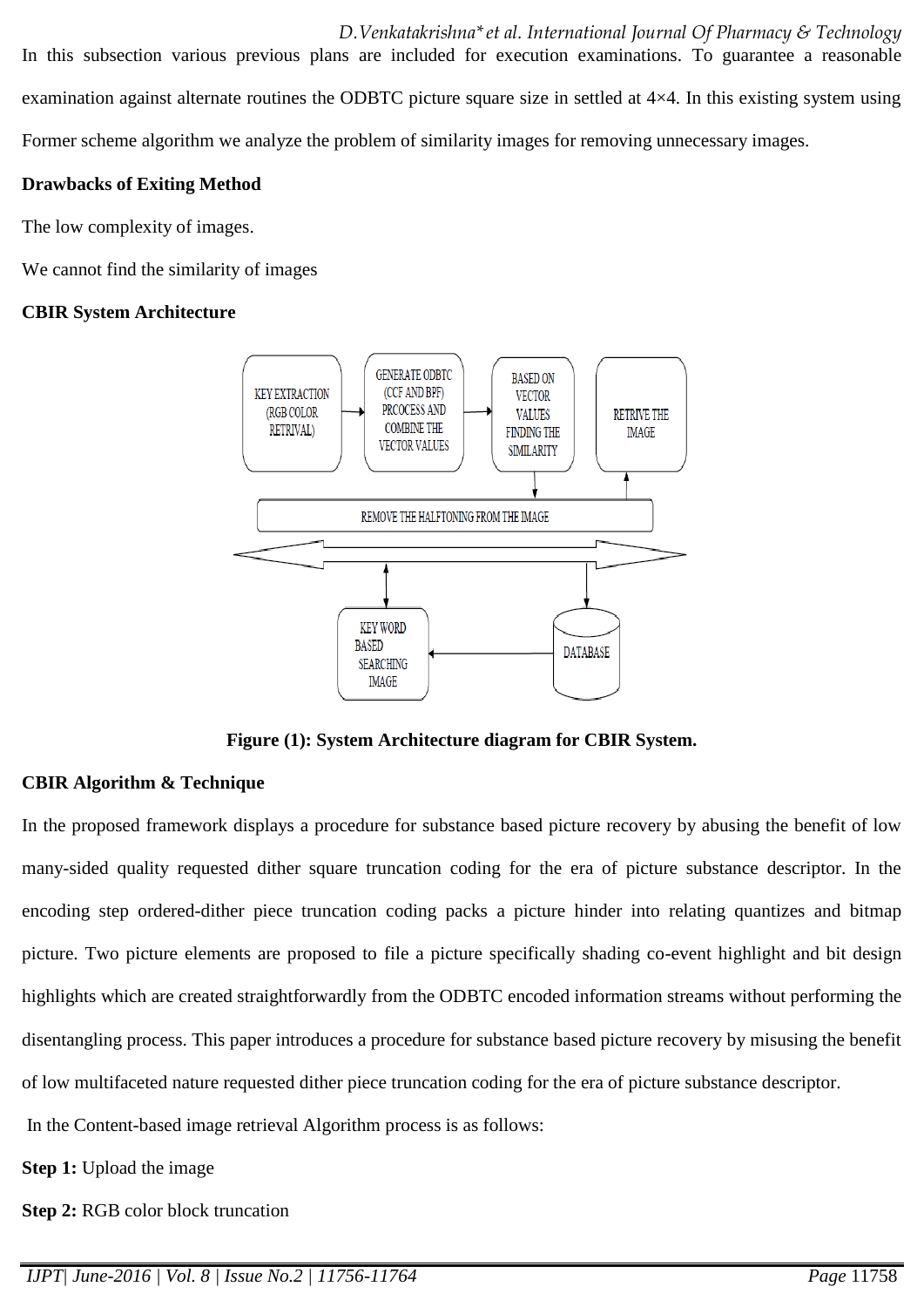- **Step 4:** CCF and BBF Extraction
- **Step 5:** Feature Vector combination
- **Step 6:** Similarity Computation
- **Step 7:** Retrieve the image

# **Methodologies**

Methodologies are the process of analyzing the principles or procedure for enabling similarity finding process against similar images and maintain the quality of images.

- Image searching
- Query sending
- Key extraction
- Similarity finding



**Figure (2): Flow Diagram for CBIR Modules.**

# **Experimental Setup**

# **Image Searching**

Customizing picture hunt is a particularly difficult issue on the grounds that dissimilar to records Images by and large contain little content that can be utilized for disambiguating terms. Should the framework return pictures of extravagance autos or spotted cats to the client in this setting personalization can disambiguate question catchphrases utilized as a part of picture inquiry or to words out unessential pictures from indexed lists. Along these lines if a client is occupied with natural life the framework will demonstrate her pictures of the savage feline of South America and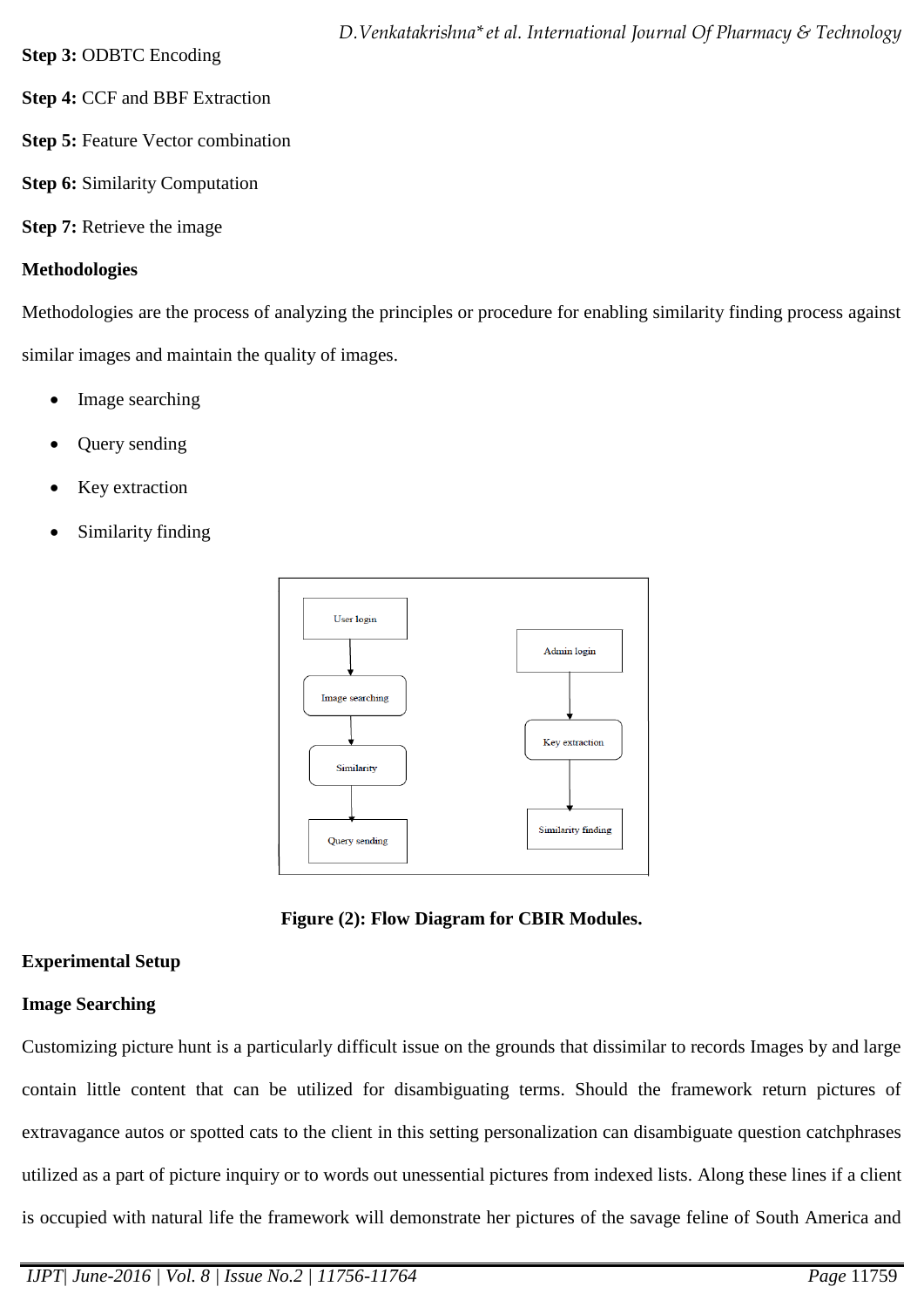*D.Venkatakrishna\*et al. International Journal Of Pharmacy & Technology* not of a vehicle. Picture recovery as a rising innovation while the most recent decade established framework to such guarantee it likewise spared the route for a substantial number of new methods and frameworks got numerous new individuals included and activated more grounded relationship of pitifully related fields. we review just about 300 key hypothetical and experimental commitments in the present decade identified with picture recovery and programmed picture annotation and in the process examine the bringing forth of related subfields.

#### **Key Extraction**

The CBIR framework which extricates a picture highlight descriptor from the compacted information stream has turned into an essential issue. Following a large portion of the pictures are recorded in the capacity gadget in packed configuration for decreasing the storage room necessity. In this situation the element extractor just produces a picture highlight for the CBIR errand from compacted information stream without performing the interpreting (decompression) process.

The Block Truncation Coding (BTC) is a picture pressure system which requires basic procedure on both encoding and unraveling stages. The BTC packs a picture in a basic and productive way.

BTC firstly isolates an information picture into a few picture pieces and every picture squares in this manner spoke to with two particular quantizes to keep up its mean worth and standard deviation indistinguishable to the first picture square. The BTC produces two quantizes namely high and low quantizes and a bitmap picture toward the end of the translating process.

#### **Similarity checking**

The closeness between two pictures a question picture and the arrangement of pictures in the database as target picture can be measured utilizing the relative separation measure. The closeness separation assumes an imperative part to retrieve an arrangement of comparative pictures. The question picture is firstly encoded with the ODBTC yielding the relating CCF and BPF.

The two components are later contrasted and the elements of target pictures in the database. An arrangement of comparative pictures to the inquiry picture is returned and requested in light of their comparability separation score, the least score demonstrates the most comparable picture to the question picture.

A little number ε is set at the denominator to stay away from the athematic division blunder. Quite the CCF and BPF are from various modalities such that consolidating these elements and deciding the comparability weighting constants can be brought out through the investigation.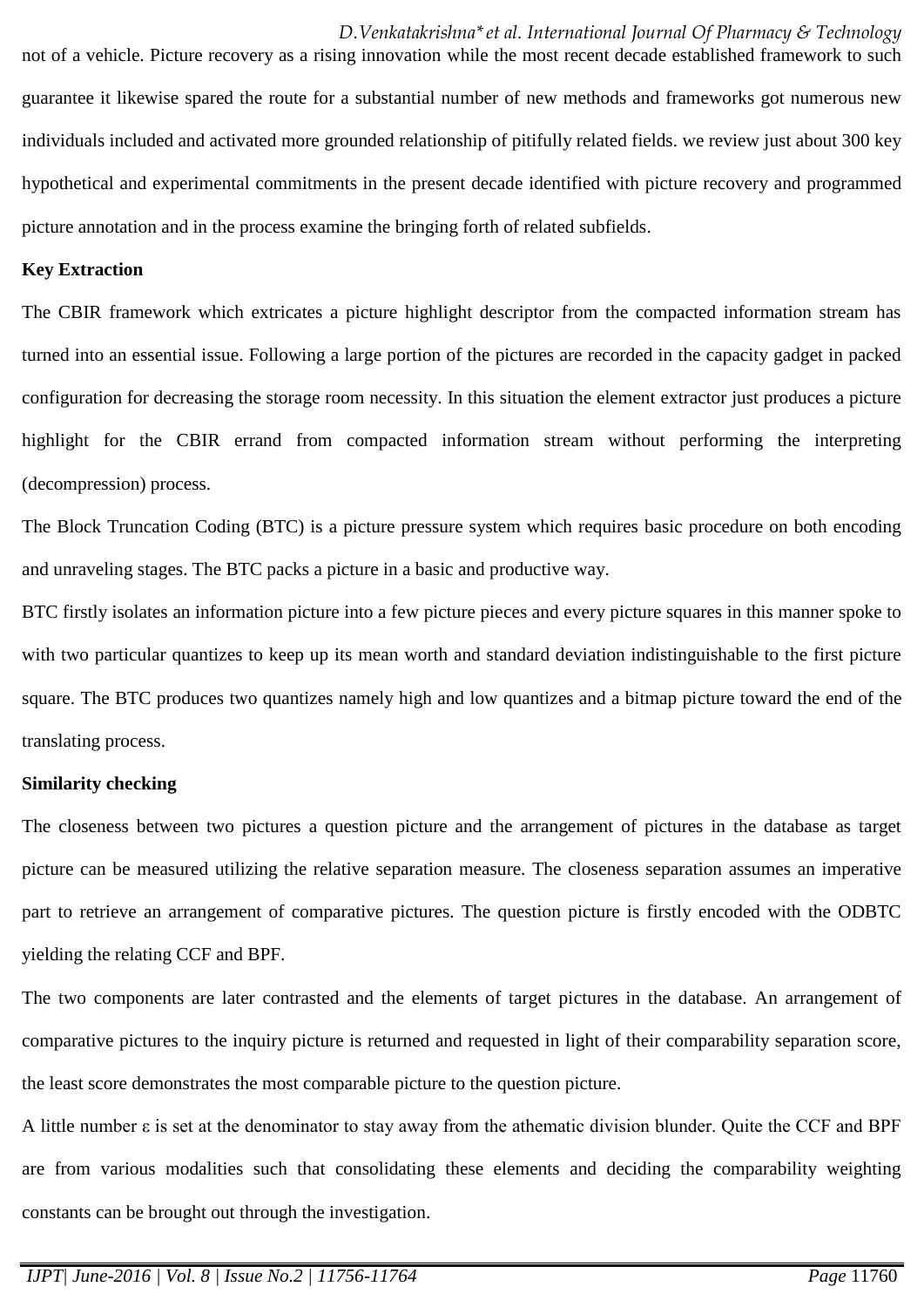## **RGB Encodings**

Extracting the images based on RGB colors.

It wills Display RGB color three different images

| <b>RED PROCESS</b>     | <b>GREEN PROCESS</b>      | <b>BULE PROCESS</b>    |
|------------------------|---------------------------|------------------------|
| PixelR = $c.R - 0$ ;   | PixelR = $c.R - 255$ ;    | PixelR = $c.R - 255$ ; |
| PixelB = $c.B - 255$ ; | PixelB = $c.B - 255$ ;    | PixelB = $c.B - 0$ ;   |
| PixelG = $c.G - 255$ ; | PixelG = $c.G - \theta$ ; | PixelG = $c.G - 255$ ; |

## **Table No (1) RGB Encoding Process.**



- **FIGURE (3 a) Red Image FIGURE (3 b) Green Image FIGURE (3 c) Blue Image**
- 

# **Odbtc Encodings**

Combine the vector values and Similarity checking given from RGB color images.It wills Display Vector values or combination.



**FIGURE (4 a) CCF Extraction** FIGURE (4 b) BPF Extraction





**FIGURE (4 c) Combined Image**

# **Feature Extracion**

Later on potential outcomes the framework might have the capacity to cross over any barrier between express information semantic pictures content furthermore the subjective criteria in a structure for human-situated testing and appraisal.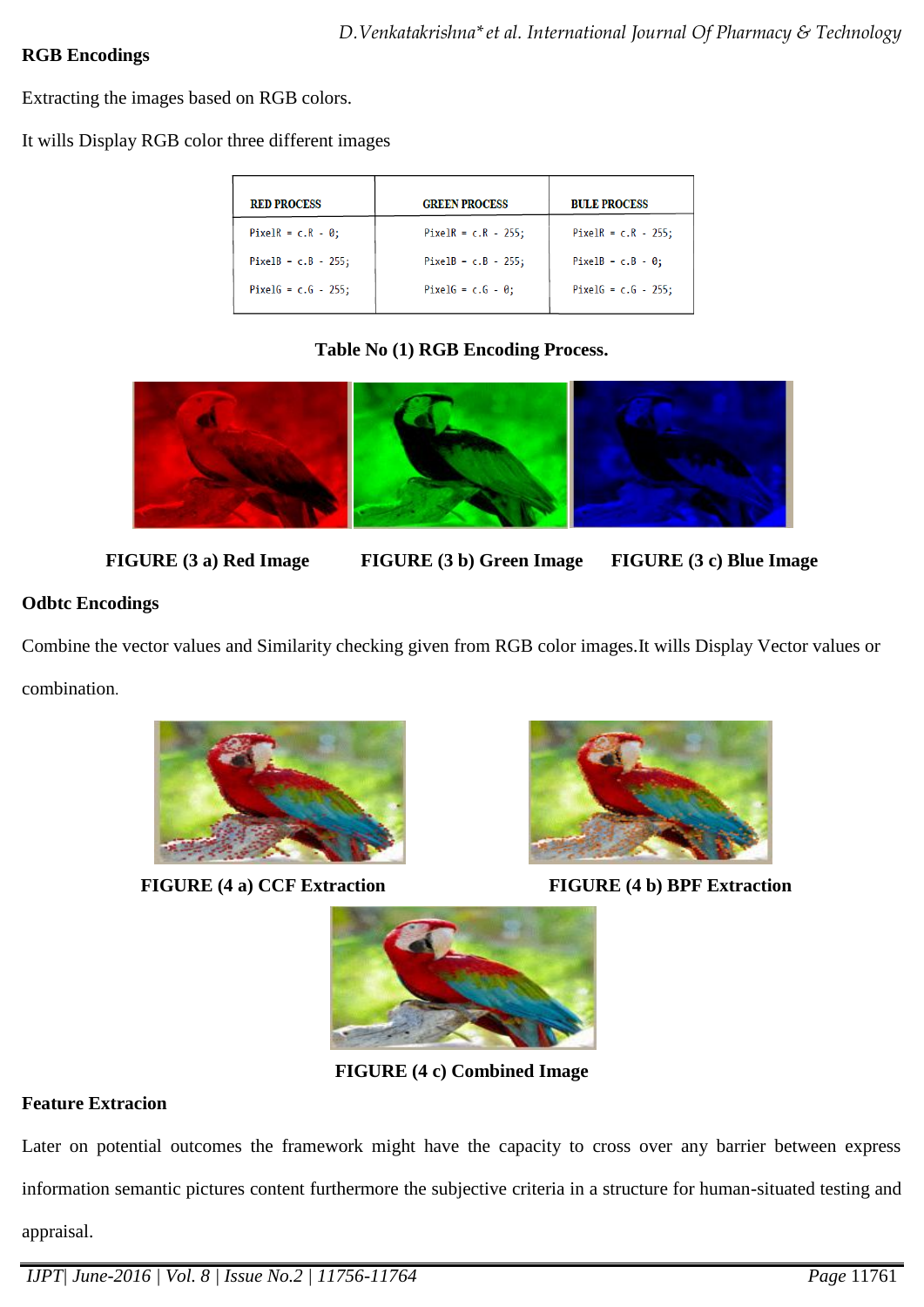*D.Venkatakrishna\*et al. International Journal Of Pharmacy & Technology* Future frameworks in CDFL calculation conclusion grouping spams sifting and occasion arrangements are extraordinary instances of our CDFL. We build occasions by creeping pictures and the comparing content.

### **Half Toning**

Halftone is the reprographic system that re-enacts nonstop tone symbolism through the utilization of specks shifting either in size or in separating subsequently creating a slope like effect. Halftone can likewise be utilized to allude particularly to the picture that is delivered by this process.

Where constant tone symbolism contains a vast scope of hues or greys the halftone process decreases visual multiplications to a picture that is printed with one and only shade of ink in spots of contrasting size (sufficiency balance) or dividing (recurrence balance).

This proliferation depends on an essential optical figment the small halftone dabs are mixed into smooth tones by the human eye. At an infinitesimal level created high contrast photographic film additionally comprises of just two hues and not an unbounded scope of ceaseless tones.



**FIGURE (5 a) Half tone image FIGURE (5 b) Original image**

**Image Description**







**FIGURE (6 a) cropped image FIGURE (6 b) description image**

### **Conculsion**

In this study a picture recovery framework is displayed by abusing the ODBTC encoded information stream to develop the picture highlights specifically Color Co-event and Bit Pattern highlights. As reported in the exploratory results the proposed plan can give the best normal exactness rate contrasted with different previous plans in the writing.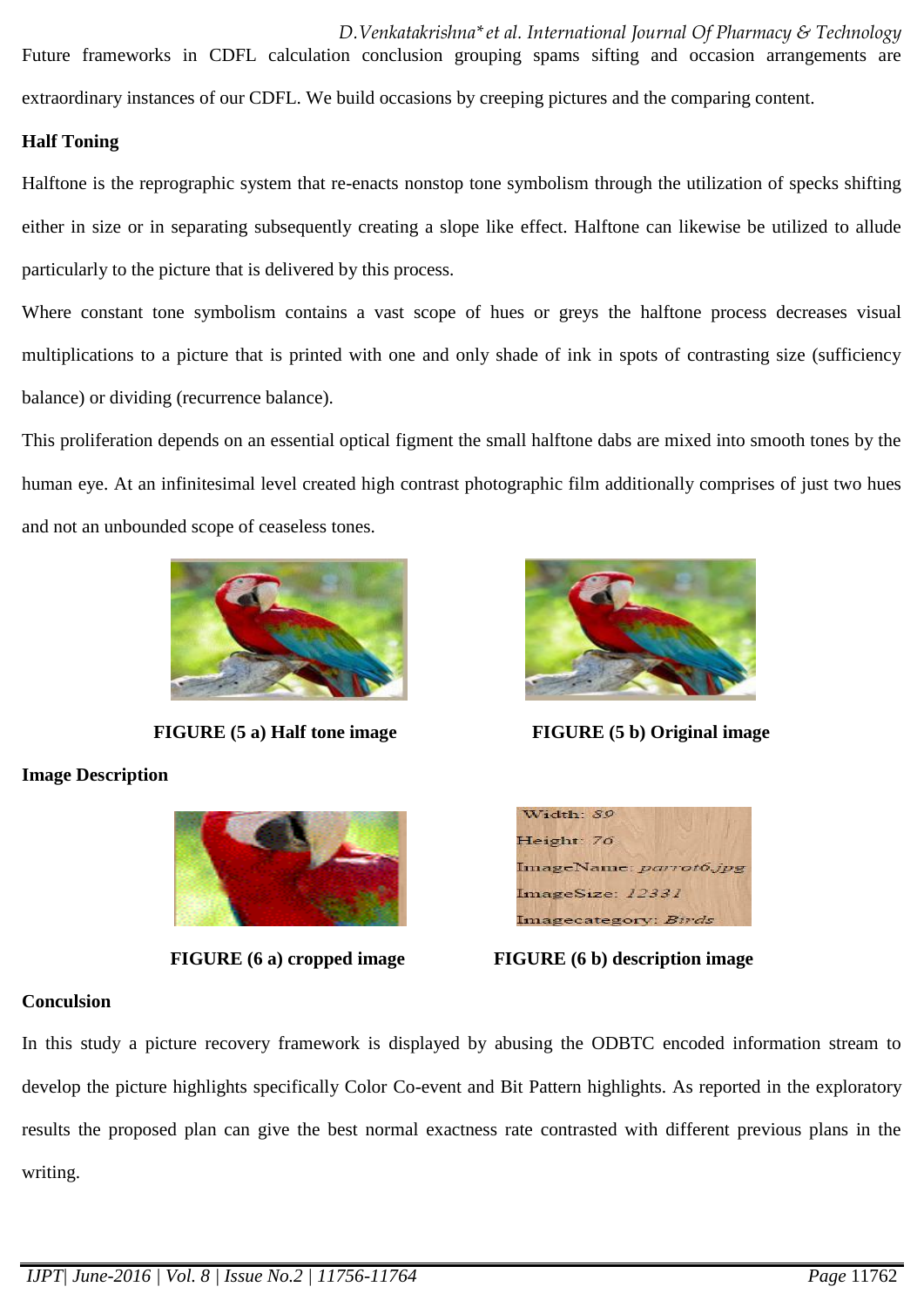- 1. Y. Wu and D. C. Coll, BTC-VQ-DCT hybrid coding of digital images, IEEE Trans. Commun*.*, vol. 39, no. 9, pp. 1283–1287, Sep. 1991.
- 2. 4 .C. S. Huang and Y. Lin, Hybrid block truncation coding, IEEE Signal Process. Lett*.*, vol. 4, no. 12, pp. 328– 330, Dec. 1997
- 3. J.-M. Guo, M.-F. Wu and Y.-C. Kang, Watermarking in conjugate ordered dither block truncation coding images, Signal Process, vol. 89, no. 10, pp. 1864–1882, Oct. 2009.
- 4. J.-M. Guo and J.-J. Tsai, Reversible data hiding in highly efficient compression scheme, in Proc*.* IEEE Int. Conf. Acoust., Speech, Signal Process*,* Apr. 2009, pp. 2012–2024.
- 5. G. Qiu, Color image indexing using BTC, IEEE Trans. Image Process*.*, vol. 12, no. 1, pp. 93–101, Jan. 2003.
- 6. A. Porebski, N. Vandenbroucke, and L. Macaire, Haralick feature extraction from LBP images for color texture classification, in Proc. 1st Workshops Image Process. Theory, Tools Appl. (IPTA), 2008, pp. 1–8.
- 7. G.-H. Liu, Z.-Y. Li, L. Zhang, and Y. Xu, Image retrieval based on micro-structure descriptor, Pattern Recognit. Lett, vol. 44, no. 9, pp. 2123–2133, 2011.
- 8. P. Poursistani, H. Nezamabadi-Pour, R. Askari Moghadam, and M. Saeed, Image indexing and retrieval in JPEG compressed domain based on vector quantization, Math. Comput. Model, vol. 57, nos. 5–6, pp. 1005–1017, 2011.
- 9. P. Fränti and T. Kaukoranta, Binary vector quantizer design using soft centroids, Signal Process, Image Commun., vol. 14, no. 9, pp. 677–681, 1999.
- 10. P. Ndjiki-Nya, J. Restat, T. Meiers, J.-R. Ohm, A. Seyferth, and R. Sniehotta, Subjective evaluation of the MPEG-7 retrieval accuracy measure (ANMRR), document M6029, ISO/WG11 MPEG Meeting, Geneva, Switzerland, May 2000.
- 11. B. S. Manjunath, J.-R. Ohm, V. V. Vasudevan, and A. Yamada, Color and texture descriptors, IEEE Trans. Circuits Syst. Video Technol., vol. 11, no. 6, pp. 703–715, Jun. 2001.
- 12. M. J. Swain and D. H. Ballard, Color indexing, Int. J. Comput. Vis., vol. 7, no. 1, pp. 11–32, 1991.
- 13. M. Subrahmanyam, Q. M. Jonathan Wu, R. P. Maheshwari, and R. Balasubramanian, Modified color motif cooccurrence matrix for image indexing and retrieval, Comput. Elect. Eng., vol. 39, no. 3, pp. 762–774, 2013.